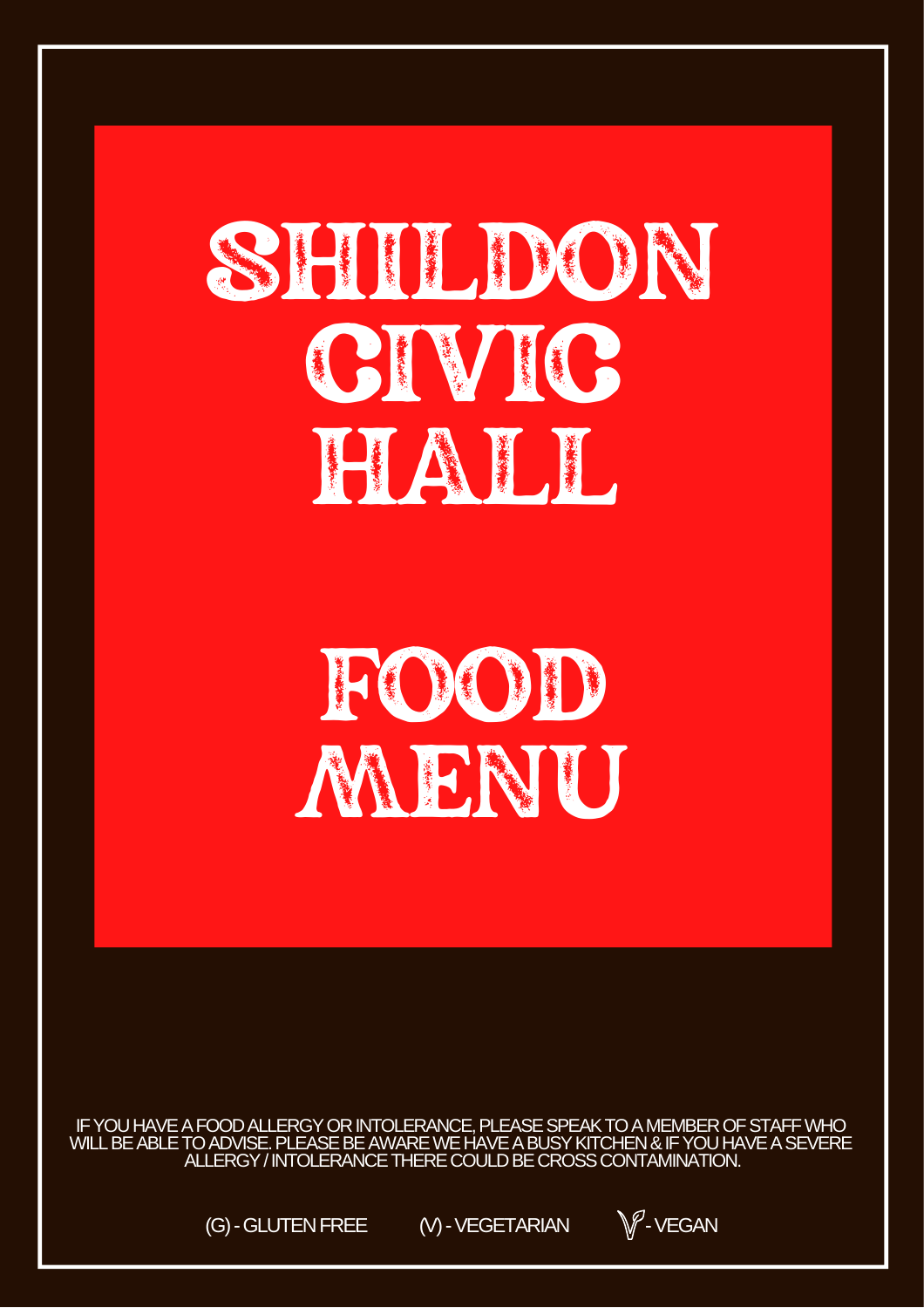## **STARTERS**

#### **Spring Rolls £4.75**

Mini Spring rolls served on a bed of salad topped with a sweet chilli dip.

#### **Potato Skins £4.75**

Skins topped with ham & melted cheese served with garlic dip.

#### **Garlic Mushrooms (v) £4.75**

Mushrooms served in a cream & garlic sauce, on top of toasted bread.

#### **Black Pudding & Wensleydale Cheese £4.75**

Black pudding & Wensleydale cheese stack topped with beetroot & onion relish. **Add a poached egg for !** 

**BURGERS**

8oz Butchers traditional beef burger.

Succulent chicken coated in

breadcrumbs.

**B U I L**

**D**

**Y O U R**

**O W N**

**Beef Burger £7.75**

**Chicken Burger £7.75**

**Parmo Burger £7.75**

Chicken escalope coated in breadcrumbs topped with cheese & béchamel sauce.

**Double up your burger for £1.50 Add any of the following toppings for 25p extra: Jalapenos, Bacon, Cheese, Onion rings.**

#### **SIZZLERS Beef & Black Bean £12.95 Chicken Fajitas £12.95 Chicken Szechuan £12.95** Tender strips of beef & colourful vegetables tossed in a black bean sauce. Marinated tender chicken with sautéed onions & bell peppers with a fresh squeeze of lime, served with warmed tortilla wraps. Spicy stir fried strips of chicken & colourful vegetables tossed in a sweet & savoury sauce.

**All of the above are served with a choice of rice, chips or half and half.**

## **GRILLS**

**Mixed Grill £12.75** Steak, gammon, lamb chop, sausage, black pudding & a fried egg.

**10oz Rib Eye £16.50** Served with a choice of chips or potatoes and vegetables or salad.

#### **10oz Sirloin £14.00** Served with a choice of chips or potatoes

and vegetables or salad.

#### **8oz Rump £11.95**

Served with a choice of chips or potatoes and vegetables or salad.

#### **8oz Gammon £8.95**

Served with either pineapple or 2 fried eggs.

**Sauces £1.95** Peppercorn, Diane or Mushroom.

**All grills are cooked to your liking and served with grilled tomato, mushrooms and homemade onion rings.**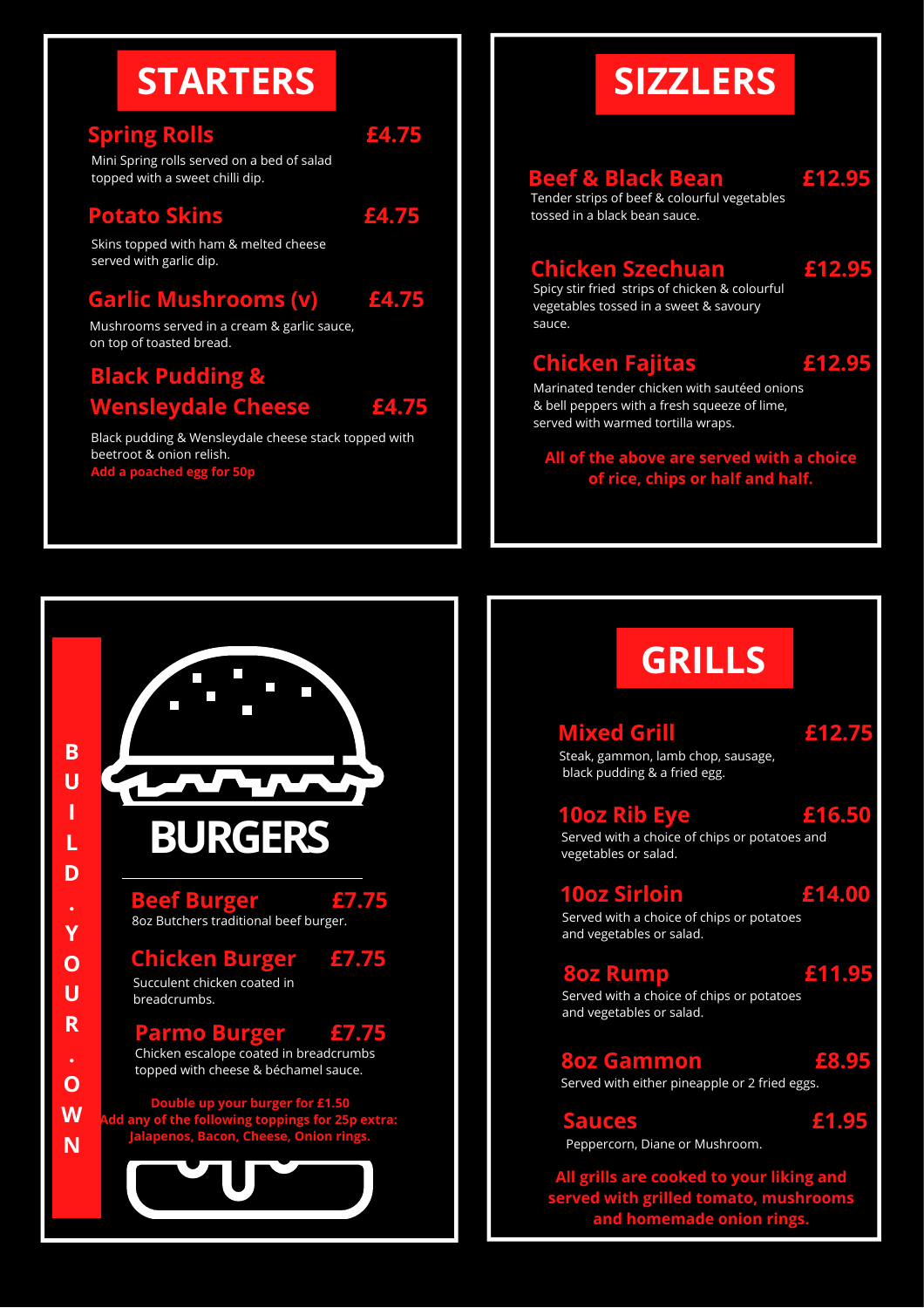## **CLASSICS**

#### **Braised Steak £9.20**

Beef steak slowly braised until tender in a rich red wine gravy with fried onions.

#### **Steak & Ale pie £8.20**

Juicy pieces of prime beef cooked in onions & ale, topped with shortcrust pastry.

#### **Lasagne £8.20**

Traditional lasagne dish with layers of meat, tomato, garlic and onions topped with a béchamel sauce & cheese.

#### **Cod In Batter £8.20**

Portion of cod in a homemade crisp batter served with mushy peas.

#### **Hunters Chicken £8.20**

Chicken breast wrapped in bacon & smothered in a tangy BBQ sauce, topped with cheddar cheese.

#### **Salmon £9.20**

Salmon fillet topped with sweet chilli sauce served with either rice or chips.

#### **Chicken Pie £8.20**

Juicy pieces of prime chicken in a creamy sauce, topped with shortcrust pastry.

#### **Chicken Tikka Masala £8.20**

Served with rice, poppadom & mango chutney.

**Scampi £8.25**

#### Succulent pieces of scampi served with side salad & tartare sauce.

**SIDES**

| <b>Homemade Chips £2.00</b>                                                                 |       |
|---------------------------------------------------------------------------------------------|-------|
| <b>Dirty Fries</b><br>Home cooked chips with Bacon,<br><b>BBO Sauce &amp; Melted Cheese</b> | £2.50 |
| <b>Coleslaw</b>                                                                             | £1.50 |
| <b>Onion Rings</b>                                                                          | £2.00 |
| <b>Garlic Dip</b>                                                                           | £1.00 |

## **PARMO'S**

#### **Civic Parmo £8.50**

Chicken escalope coated in breadcrumbs topped with a cheese béchamel sauce.

**Add your own toppings for only 50p each: Chilli's Mushrooms Garlic Peppers Ham Pepperoni BBQ Sauce Jalapeno's**

### **TWO FOR £14**

| Ham & Eggs (G)<br>Local ham & chips served with two fried<br>eggs.                                                                       | £7.50 |
|------------------------------------------------------------------------------------------------------------------------------------------|-------|
| <b>Chilli-Con Carne</b><br>Tender minced beef & chilli beans, cooked in<br>spicy chilli sauce. Served with a choice of rice or<br>chips. | £7.50 |
| <b>Corned Beef Pie</b><br>Homemade corned beef & potato pie served with<br>chips & vegetables.                                           | £7.50 |
| <b>Chicken Kiev</b><br>Chicken breast coated in golden breadcrumbs<br>& filled with garlic & herb butter.                                | £7.50 |
| <b>Broccoli Pasta Bake (V)</b><br>Broccoli & pasta bound together in a creamy<br>cheese sauce.                                           | £7.50 |
| <b>Mince &amp; Dumplings</b><br>Minced beef served with dumpling & vegetables<br>and creamy mashed potatoes.                             | £7.50 |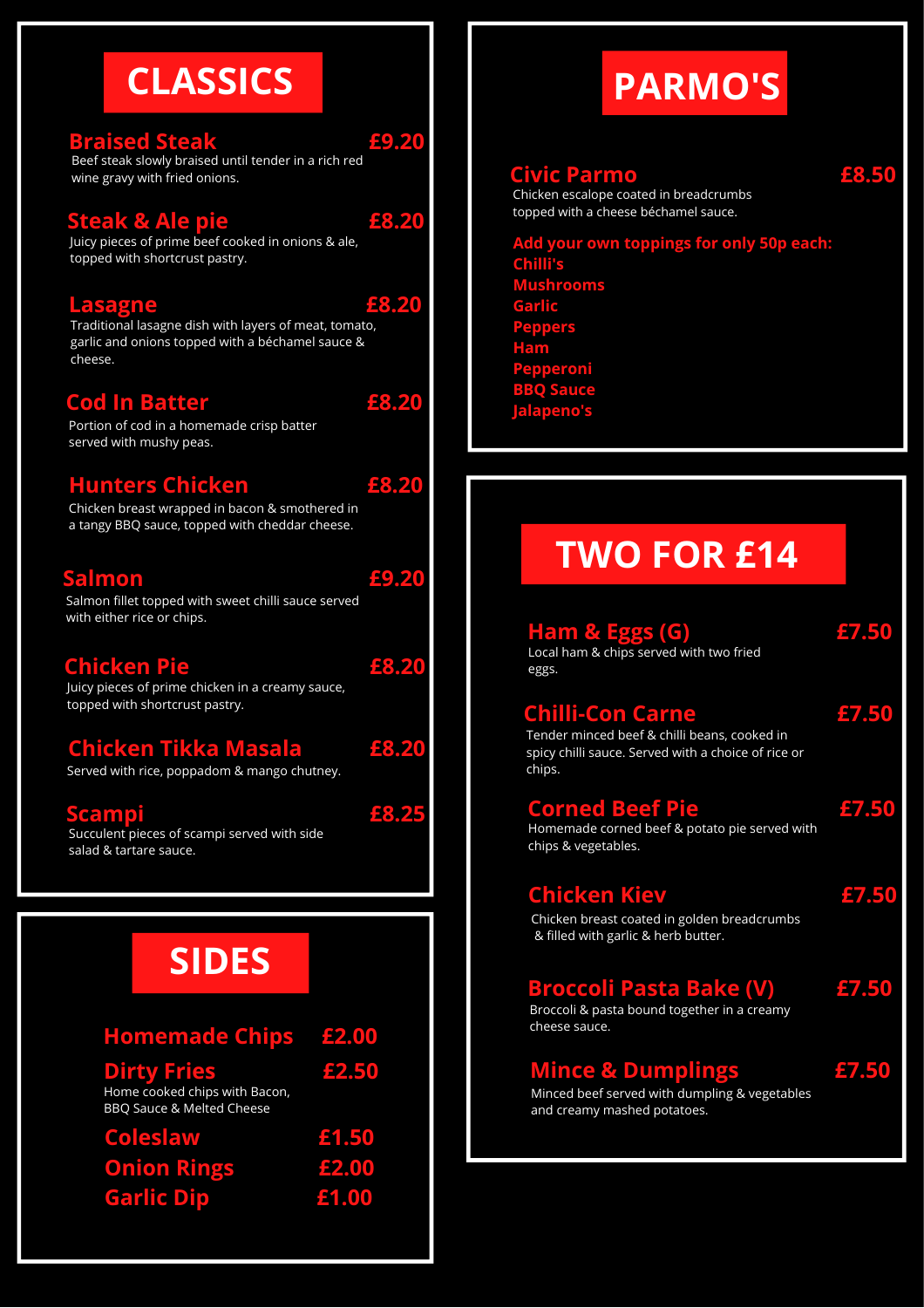## **VEGAN & VEGETARIAN MENU**

#### **Vegan Curry £7.25 Vegetable Casserole £7.75 Country Mushroom Pie £7.95** Mild curry, with sweet potato, chickpea & spinach. Chunky country vegetables, served with a plant based dumpling. **Spicy Bean Burger (V) £7.25** Vegetables and spicy beans coated in breadcrumbs. Meat free chicken and mushroom pieces created with a thick, creamy dairy free sauce. **Cottage Pie £7.75** Chopped vegetables & lentils topped with vegan mashed potato, served with vegan gravy. **Red Cabbage & Apple Roulade (V) (G) £8.50 La Tua Spinach & Ricotta Ravioli (V) £8.75** Red cabbage & apple roulade with brie & red onion marmalade. Pasta parcels filled with spinach & ricotta **MAINS**

## **STARTERS**

| <b>Soup of the Day V</b><br>Homemade vegan soup, served with<br>vegan bread roll.                               | £4.75 |
|-----------------------------------------------------------------------------------------------------------------|-------|
| <b>Garlic Mushrooms (V)</b><br>Mushrooms served in a cream &<br>garlic sauce, served with a petit<br>pain roll. | £4.75 |
| <b>Potato Skins V</b><br>Skins topped with melted vegan cheese<br>served with salsa dip.                        | £4.75 |

## **DESSERTS**

#### **Lemon Cake £3.95**

Lemon sponge cake with lemon flavoured sauce topped with Lemon frosting.

#### **Salted Caramel Chocolate Brownie £4.75**

Vegan and gluten free chocolate brownie with a chocolate crumble and salted caramel topping with a dusting of gold glitter.

topped with a tomato & basil sauce served with salad and garlic bread.

#### **Beef & Black Bean £12.95 Sizzler**



Tender strips of plant based beef & colourful vegetables tossed in a black bean sauce.